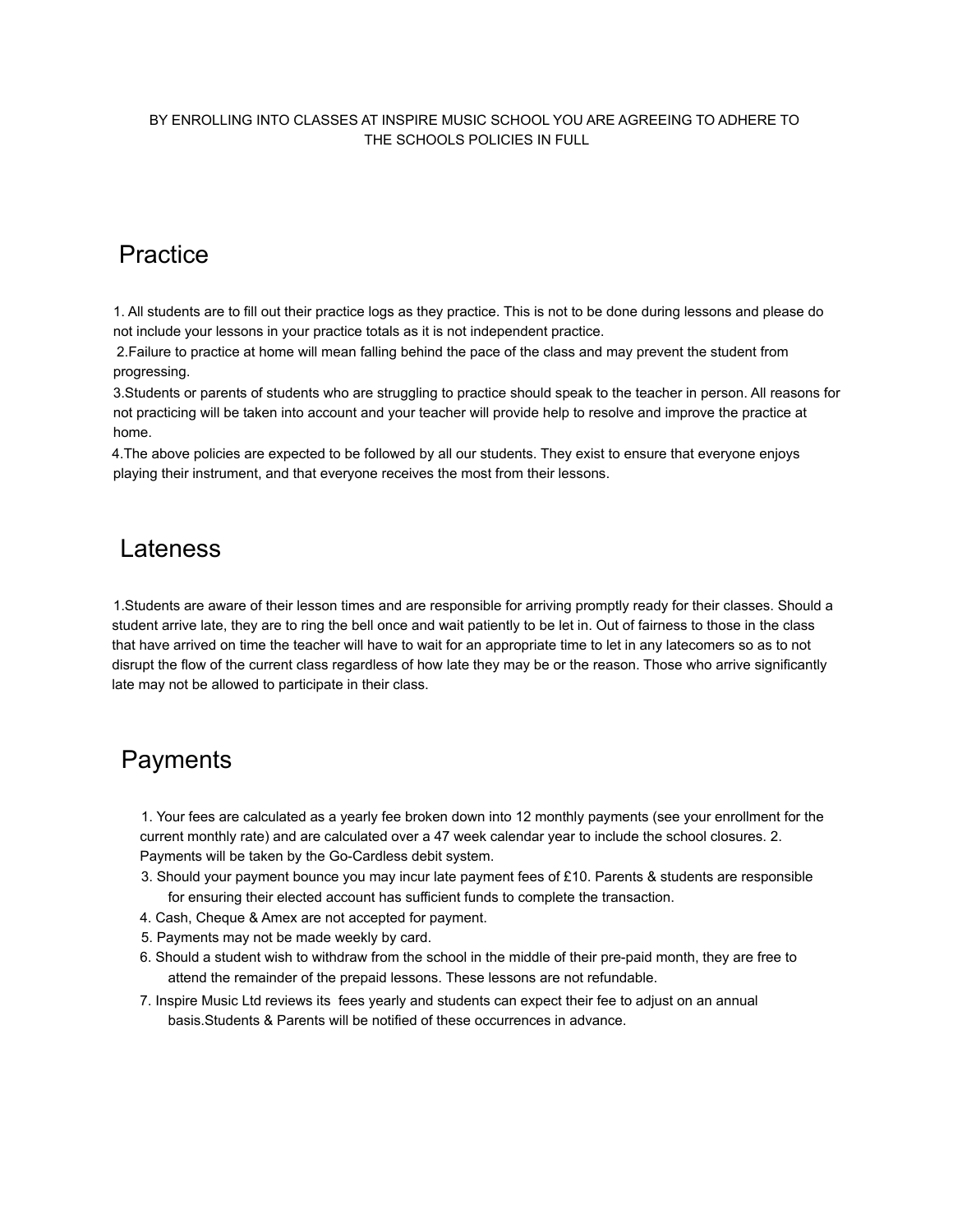## Refunds Policy

PLEASE NOTE, FEES ARE NON REFUNDABLE .\*\*

## Missed Lesson Policy

1.Should a student be unable to attend classes due to holiday or sickness, they are to inform the school in advance, parents and students can ask the school to arrange for the lessons missed to be made up in a catch up session\*. In the instance of sickness, please inform the school via email 24hrs prior to the class. The request for a catch up must be made via email to the school so that a written record is available.

2. Inspire Music School reserves the right to not offer a make-up class if the reason for absence is not sufficient. Inspire Music School cannot promise that a catch up slot suitable to the student's schedule will be available. 3.The school will make every effort to provide a time that suits if a catch up is required however students are reminded to be flexible as they have chosen to miss their lessons (excluding instances of sickness and injury). Inspire Music School cannot promise that a slot will always be available.

4.Inspire Music School requests that missed lessons be caught up the first week following the absence and no later, this is to ensure that no other students are affected and the schools busy schedule runs properly. If two consecutive weeks have been missed, then a student may attend one additional lesson each week for the following two weeks following their absence\*.

5. Missed lessons cannot be carried forward indefinitely.

6. Students and Parents can request no more than two catch up classes at any one time.

7. Catch up for pre-determined absences (holidays) are to be requested the week prior to the student's absence via email so that both parties have a record of the absence. This is to keep the allocation of slots fair to all and to ensure that the schools schedule still runs correctly. Parents and students cannot verbally request catch ups via phone or in person as there is no record of the request. Allocation is always subject to availability.

8. If notice of absence for any reason is not given via email and a student misses their lesson then the student cannot catch up with that lesson.

9. In the instance of sickness, injury or bereavement students and parents are still expected to inform of absence and Inspire Music School will endeavor to seek a fair resolution. Please note however that the resolve will be subject to availability of classes.

10. Students may be offered a slot in another existing class to account for their missed lesson. The following holiday policies are to ensure that Students and Parents receive the lessons that they have paid for whilst observing the smooth running of the school during holiday seasons.

11. Sickness/injury related absences must be reported 24 hour prior to your lesson start time will qualify for a catch up. Absences reported after this time period unfortunately will not qualify for a catch up slot.

# **School Holidays**

The School will be closed at the following times\*\*\*:

●One Week At Easter

- Summer- Two weeks during Summer (dates to be confirmed prior to the closure of that year)
- Christmas- The last week in December to the first week in January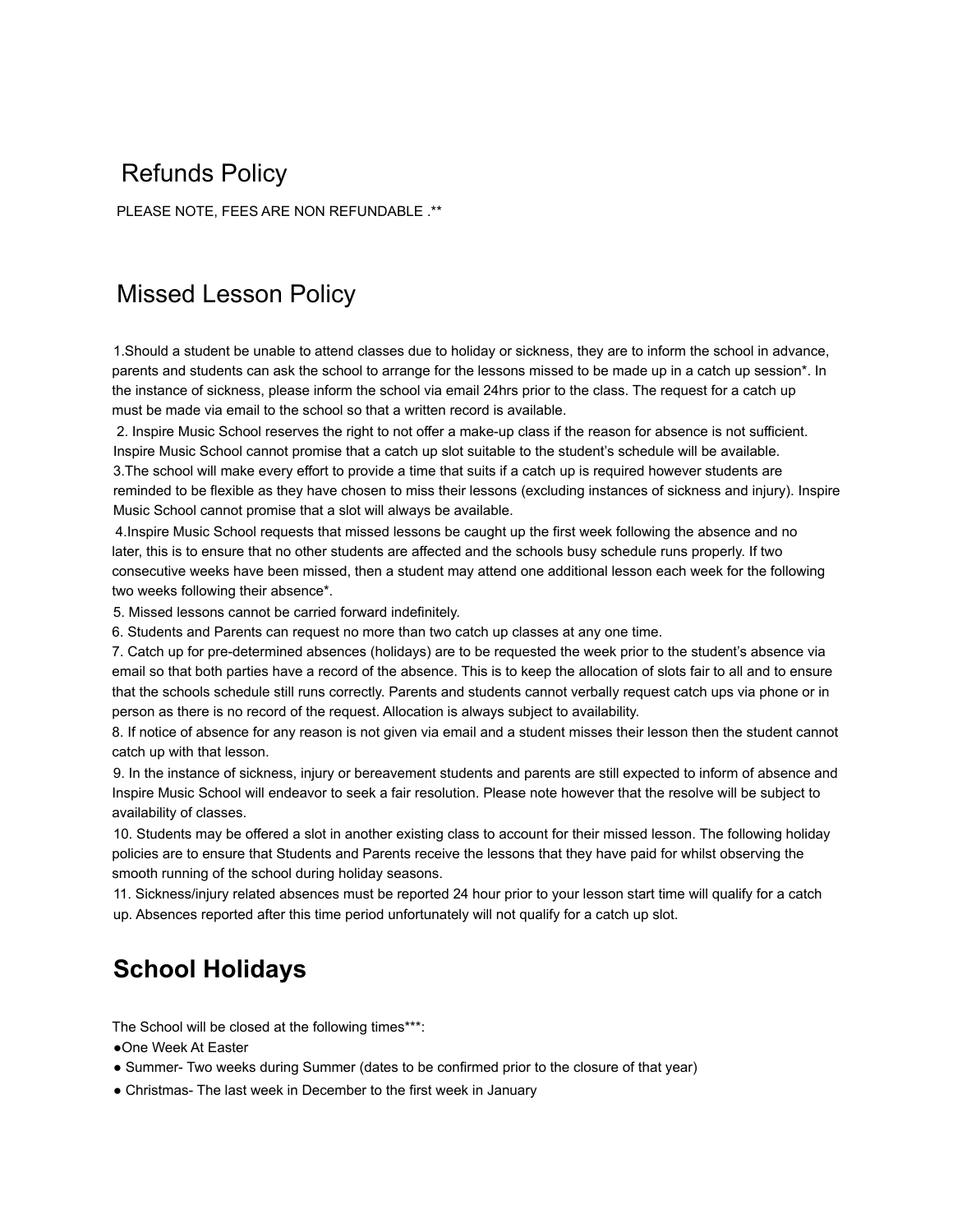**Please note that we are open during half terms and bank holidays outside of the above.**

## Media Policy

From time to time, we take photos, video, or audio recordings of students playing. This is in part for the student's own benefit as it gives a measurable sense of progress to see/hear yourself in different stages of development. All images and recordings will be archived, and you will be able to obtain a copy directly from your teacher. These may also be posted on our Facebook page, YouTube, Soundcloud, or other relevant social media sites, because we believe that good things are worth sharing. If you do not want your image/your child's image to be used online, please let us know.

### Group Classes

1. Class times are subject to availability.

2. Class times are matched by age and ability in every instance.

3. Class times are set and a student is expected to attend at their time which is agreed by the school and the student directly.

4. Inspire Music School does not offer one to one tuition exclusively.

5. Changes to class times may be requested in limited circumstances but please bear in mind that availability is always at the discretion of Inspire Music School and we cannot promise that a new class will be available. 6. Inspire Music School reserves the right to hire teachers as needed. This might mean the students receive a new teacher should the demand for classes grow.

### 4 Week Intro Courses

By enrolling a 4 Week Intro Parents & Students agree to follow all T&C's in full.

Lessons;

1. The course provides one 30minute session each week at the pre-booked time.

2. Lessons are at the same time each week for 4 consecutive weeks

3. All lessons are conducted on premises owned or rented by Inspire Music School Ltd. We do not offer home tuition. 4. All students must own their own instrument for their lessons. Inspire Music School Ltd does not offer an instrument rental service.

5. Only one participant in each course.

6. Parents may observe their child's lessons providing this does not hinder the pace and delivery of lessons.

7. Parents of students under the age of 7yrs must remain on site during lesson times.

8. Attendee's must consider their availability prior to booking. Should a student book a course interrupted by holiday then Inspire Music School Ltd cannot offer a catch up lesson.

#### Payments:

1.All payments must be paid prior to the course start date.

2. Cash payments are not accepted.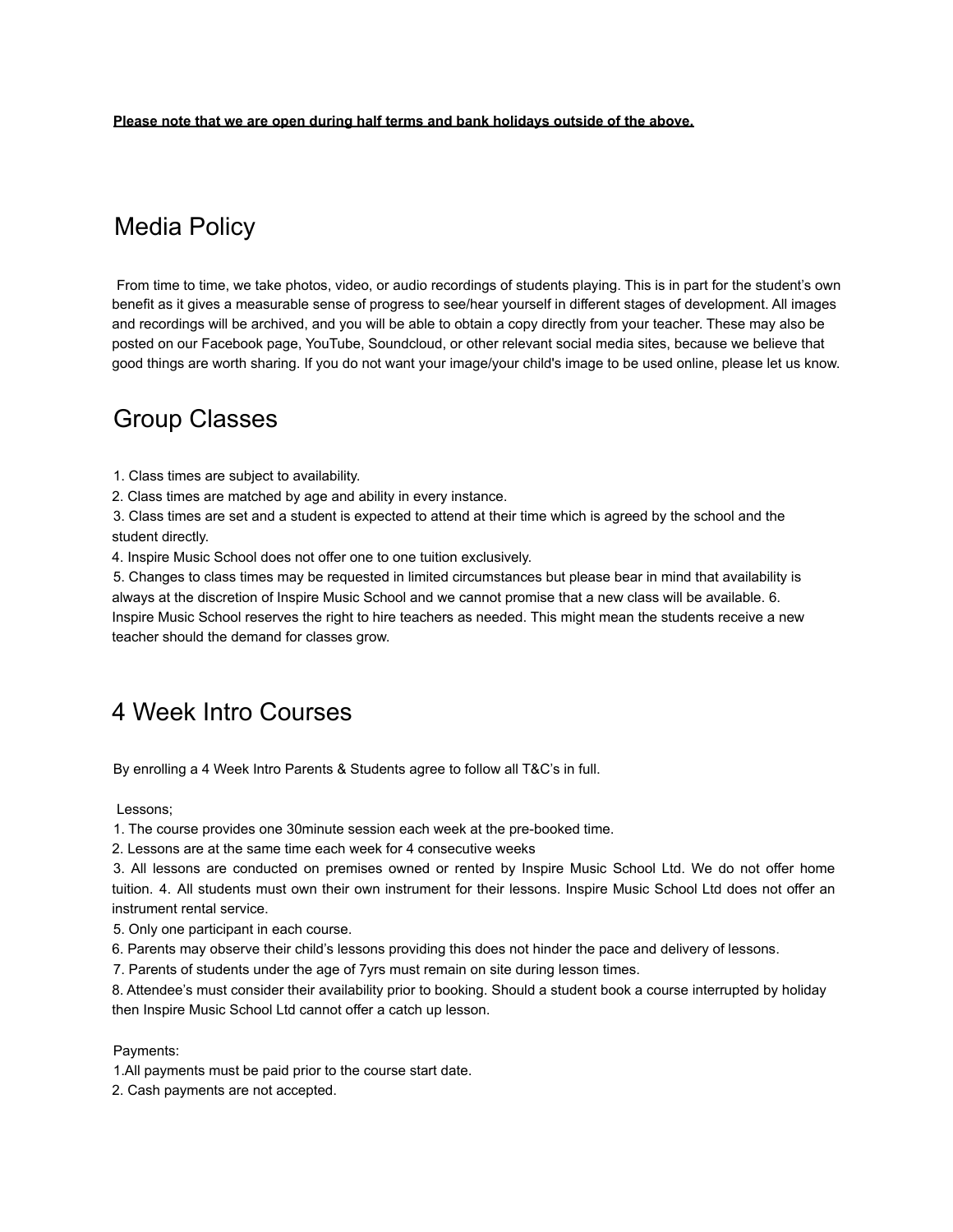3. Part payments not accepted.

4. Cheque payments are not accepted.

5. Lessons can not be paid for on a week by week basis.

6. Lessons must be paid for online via our booking page or by card at an Inspire Music School location prior to start date.

Interruptions Due to Government Action:

Should the Government require the school to close for any reasons including but not limited to occurrences where mandated lockdowns are enforced, the remaining classes will be carried out online.

Refunds:

1. After the stated cancellation time has elapsed, fees are non refundable.

Cancellations:

1. A 4 Week Intro Courses may be canceled up to 24hrs of the first lesson. Fees are non refundable after this time.

#### Missed lesson policy:

1. Should a student be unable to attend classes due to sickness/family emergency, they are to inform the school in advance via phone, or email more than 24hrs ahead of their lesson..

2. Inspire Music School cannot offer refunds in the event of injury.

3. Parents and Students can ask the school to arrange for the lessons missed to be made up in a catch up session. This must be requested by the Parent/Student.

4. Inspire Music School Ltd reserves the right to not offer a catch up for missed lessons should the reason for absence not be sufficient, this is strictly at the discretion of Inspire Music School Ltd.

5. Inspire Music School Ltd will create a deadline for a missed lesson to be made up by if a catch up is requested by a Parent/Student and the school accepts the request. This is to ensure that no other students are affected and the school's timetable still runs smoothly.

6. If the catch times given by Inspire Music School cannot be attended by students for whatever reason, we remind students and parents that they have chosen to miss their lesson. Inspire Music School Ltd do not offer refunds on fee's once courses have begun under any circumstances.

7. Missed lessons cannot be rescheduled if no notice of absence is given.

## Instrument Purchases

All instruments that are ordered by the school for students are checked and tested to ensure that they are in working order with no factory defects. Should any defects be discovered there may be a delay in supply of the instrument. Instrument purchases are non refundable and should a student damage their instrument or any accessories in a way then a new unit will need to be purchased if the student requires a new instrument.

# Stopping Payments and Leaving

1.Should a student wish to leave their weekly class they are to provide two week's notice via email.

2.Please note if a student is putting lessons on hold, the school cannot promise that their original time will be available to them upon return.

3.Students/Parents must stop their payments via the normal banking procedures.

4. Students/Parents are responsible for stopping their own payments. Should a Student/Parent forget to end their payments we must remind you that fees are non refundable.

5. Students may not have remaining prepaid lessons refunded once notice is given.